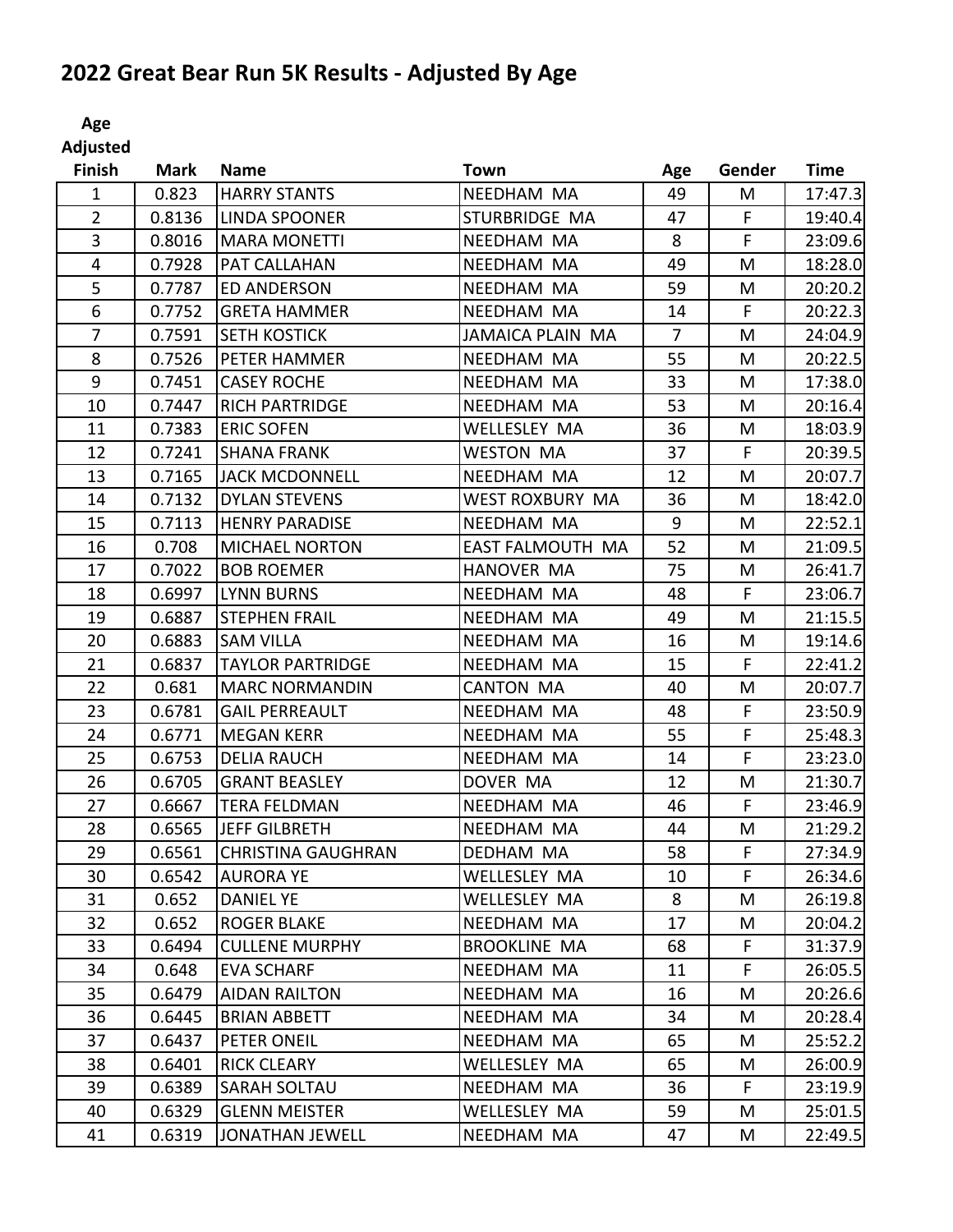| F.<br>38<br>42<br>0.6301<br><b>EMILY HANSON</b><br><b>BRIGHTON MA</b><br>5<br>43<br>0.629<br>M<br><b>OWEN MACKOFF</b><br>NEEDHAM MA<br>0.6282<br>46<br>44<br><b>JAY CLEVENGER</b><br>NEEDHAM MA<br>M<br>56<br>45<br><b>JEFF KELLEHER</b><br>DEDHAM MA<br>0.6271<br>M<br>F<br>8<br>46<br>0.624<br>SONJA JACOBSON<br>NEEDHAM MA<br>57<br>47<br>M<br>0.6194<br><b>LUIS DIAZ</b><br>NEEDHAM MA<br>F<br>48<br>0.6178<br><b>LORENA PISANO</b><br>61<br>DEDHAM MA<br>49<br>MIKE SCHAFFSTEIN<br>51<br>0.6131<br>NEEDHAM MA<br>M<br>F<br>50<br>0.6129<br><b>PAIGE SPOONER</b><br>14<br>STURBRIDGE MA<br>51<br>0.6099<br><b>ROBERT BOOKSTON</b><br>10<br>M<br>NEEDHAM MA<br>F<br>52<br><b>SUSIN CARLSON</b><br>55<br>0.6088<br>FRAMINGHAM MA<br>53<br>18<br>0.6083<br><b>NICHOLAS GEORGE</b><br>M<br>NEEDHAM MA<br>$\overline{7}$<br>54<br>0.6077<br><b>CAMDEN WILSON</b><br>NEEDHAM MA<br>M<br>55<br>0.6022<br><b>JOSEPH BONAVOLONTA</b><br><b>BABSON PARK MA</b><br>14<br>M<br>12<br>F<br>56<br>0.6017<br><b>MADELYN MCKENNEY</b><br>NEEDHAM MA<br>57<br>0.6009<br><b>TOM MOLLERUS</b><br>51<br>M<br>NEEDHAM MA<br>58<br>43<br>M<br>0.6005<br><b>CHRISTIAN IANTOSCA</b><br>NEEDHAM MA<br>F<br>59<br>0.6<br>53<br><b>LISA BURGESS</b><br>FRAMINGHAM MA<br>60<br>0.5992<br>46<br>M<br><b>JEREMY SHARRARD</b><br>NEEDHAM MA<br>61<br>47<br>0.598<br><b>JACOB GEORGE</b><br>NEEDHAM MA<br>M<br>9<br>F<br>62<br>DOVER MA<br>0.5976<br><b>COLETTE BEASLEY</b><br>63<br>41<br>0.596<br><b>LUKE TASHIE</b><br>NEEDHAM MA<br>M<br>46<br>F<br>64<br>KATHERINE CALZADA<br>NEEDHAM MA<br>0.5911<br>58<br>65<br>0.5854<br><b>MICHAEL CARLSON</b><br>FRAMINGHAM MA<br>M<br>66<br>0.5838<br><b>CAMERON CUDDIHY</b><br><b>NATICK MA</b><br>11<br>M<br>67<br>58<br>0.5818<br><b>FRANK WALDRON</b><br>EAST WALPOLE MA<br>M<br>F<br>37<br>68<br>0.5806<br><b>AMANDA MAGGS</b><br>NEEDHAM MA<br>8<br>69<br>0.5782<br>PETER DEVANEY<br>NEEDHAM MA<br>M<br>37<br>70<br><b>BOSTON MA</b><br>0.5779<br><b>DENIS MCELLIGOTT</b><br>M<br>F.<br>71<br><b>MARISA WILLIAMS</b><br>NEEDHAM MA<br>13<br>0.5738<br>72<br>52<br>0.5726<br><b>DALLAN MURRAY</b><br>NEEDHAM MA<br>M<br>73<br>0.5702<br><b>ANTHONY CELLUCCI</b><br>NEEDHAM MA<br>89<br>M<br>74<br>0.5683<br><b>JASON BOTELHO</b><br>NEEDHAM MA<br>46<br>M<br>0.5681<br>F<br>75<br><b>KATHERINE BROMBERG</b><br>NEEDHAM MA<br>45<br>76<br><b>MITCH HAYES</b><br>DOVER MA<br>0.5653<br>57<br>M<br>77<br>0.5646<br><b>RYAN HART</b><br>DEDHAM MA<br>41<br>M<br>78<br>0.5642<br><b>BRENT VOLLENWEIDER</b><br>NEEDHAM MA<br>42<br>M<br>F<br>79<br>56<br>0.563<br><b>KRISTINE CAVICCHI</b><br>ASHLAND MA<br>80<br>0.563<br><b>KEVIN MAWE</b><br>DEDHAM MA<br>67<br>M<br>F.<br>81<br>0.5625<br><b>SOPHIE WALTHER</b><br>NEEDHAM MA<br>10<br>82<br>0.5621<br><b>BRIAN YOCIS</b><br>MEDFORD MA<br>52<br>M<br>83<br>38<br>0.56<br><b>SEAN WILDER</b><br>NEEDHAM MA<br>M<br>52<br>F.<br>84<br>0.56<br><b>MELISSA SQUIRE</b><br>NEWTON MA<br>F.<br>85<br>0.5584<br>YULIYA SCHARF<br>NEEDHAM MA<br>43<br><b>BOSTON MA</b><br>86<br>0.5576<br><b>ANTONIO CRUZ</b><br>46<br>M<br>87<br>37<br>F.<br>0.5563<br><b>ALISA IANTOSCA</b><br>NEEDHAM MA<br>88<br>0.5515<br><b>DAVE BENT</b><br>WALPOLE MA<br>54<br>M |  |  |  |         |
|--------------------------------------------------------------------------------------------------------------------------------------------------------------------------------------------------------------------------------------------------------------------------------------------------------------------------------------------------------------------------------------------------------------------------------------------------------------------------------------------------------------------------------------------------------------------------------------------------------------------------------------------------------------------------------------------------------------------------------------------------------------------------------------------------------------------------------------------------------------------------------------------------------------------------------------------------------------------------------------------------------------------------------------------------------------------------------------------------------------------------------------------------------------------------------------------------------------------------------------------------------------------------------------------------------------------------------------------------------------------------------------------------------------------------------------------------------------------------------------------------------------------------------------------------------------------------------------------------------------------------------------------------------------------------------------------------------------------------------------------------------------------------------------------------------------------------------------------------------------------------------------------------------------------------------------------------------------------------------------------------------------------------------------------------------------------------------------------------------------------------------------------------------------------------------------------------------------------------------------------------------------------------------------------------------------------------------------------------------------------------------------------------------------------------------------------------------------------------------------------------------------------------------------------------------------------------------------------------------------------------------------------------------------------------------------------------------------------------------------------------------------------------------------------------------------------------------------------------------------------------------------------------------------------------------------------------------------------------------------------------------------------------------------------------------------------------------------------------------------------------------------------------------------------------------------------------------------------|--|--|--|---------|
|                                                                                                                                                                                                                                                                                                                                                                                                                                                                                                                                                                                                                                                                                                                                                                                                                                                                                                                                                                                                                                                                                                                                                                                                                                                                                                                                                                                                                                                                                                                                                                                                                                                                                                                                                                                                                                                                                                                                                                                                                                                                                                                                                                                                                                                                                                                                                                                                                                                                                                                                                                                                                                                                                                                                                                                                                                                                                                                                                                                                                                                                                                                                                                                                                    |  |  |  | 23:50.4 |
|                                                                                                                                                                                                                                                                                                                                                                                                                                                                                                                                                                                                                                                                                                                                                                                                                                                                                                                                                                                                                                                                                                                                                                                                                                                                                                                                                                                                                                                                                                                                                                                                                                                                                                                                                                                                                                                                                                                                                                                                                                                                                                                                                                                                                                                                                                                                                                                                                                                                                                                                                                                                                                                                                                                                                                                                                                                                                                                                                                                                                                                                                                                                                                                                                    |  |  |  | 34:03.0 |
|                                                                                                                                                                                                                                                                                                                                                                                                                                                                                                                                                                                                                                                                                                                                                                                                                                                                                                                                                                                                                                                                                                                                                                                                                                                                                                                                                                                                                                                                                                                                                                                                                                                                                                                                                                                                                                                                                                                                                                                                                                                                                                                                                                                                                                                                                                                                                                                                                                                                                                                                                                                                                                                                                                                                                                                                                                                                                                                                                                                                                                                                                                                                                                                                                    |  |  |  | 22:47.4 |
|                                                                                                                                                                                                                                                                                                                                                                                                                                                                                                                                                                                                                                                                                                                                                                                                                                                                                                                                                                                                                                                                                                                                                                                                                                                                                                                                                                                                                                                                                                                                                                                                                                                                                                                                                                                                                                                                                                                                                                                                                                                                                                                                                                                                                                                                                                                                                                                                                                                                                                                                                                                                                                                                                                                                                                                                                                                                                                                                                                                                                                                                                                                                                                                                                    |  |  |  | 24:38.9 |
|                                                                                                                                                                                                                                                                                                                                                                                                                                                                                                                                                                                                                                                                                                                                                                                                                                                                                                                                                                                                                                                                                                                                                                                                                                                                                                                                                                                                                                                                                                                                                                                                                                                                                                                                                                                                                                                                                                                                                                                                                                                                                                                                                                                                                                                                                                                                                                                                                                                                                                                                                                                                                                                                                                                                                                                                                                                                                                                                                                                                                                                                                                                                                                                                                    |  |  |  | 29:45.1 |
|                                                                                                                                                                                                                                                                                                                                                                                                                                                                                                                                                                                                                                                                                                                                                                                                                                                                                                                                                                                                                                                                                                                                                                                                                                                                                                                                                                                                                                                                                                                                                                                                                                                                                                                                                                                                                                                                                                                                                                                                                                                                                                                                                                                                                                                                                                                                                                                                                                                                                                                                                                                                                                                                                                                                                                                                                                                                                                                                                                                                                                                                                                                                                                                                                    |  |  |  | 25:09.4 |
|                                                                                                                                                                                                                                                                                                                                                                                                                                                                                                                                                                                                                                                                                                                                                                                                                                                                                                                                                                                                                                                                                                                                                                                                                                                                                                                                                                                                                                                                                                                                                                                                                                                                                                                                                                                                                                                                                                                                                                                                                                                                                                                                                                                                                                                                                                                                                                                                                                                                                                                                                                                                                                                                                                                                                                                                                                                                                                                                                                                                                                                                                                                                                                                                                    |  |  |  | 30:22.4 |
|                                                                                                                                                                                                                                                                                                                                                                                                                                                                                                                                                                                                                                                                                                                                                                                                                                                                                                                                                                                                                                                                                                                                                                                                                                                                                                                                                                                                                                                                                                                                                                                                                                                                                                                                                                                                                                                                                                                                                                                                                                                                                                                                                                                                                                                                                                                                                                                                                                                                                                                                                                                                                                                                                                                                                                                                                                                                                                                                                                                                                                                                                                                                                                                                                    |  |  |  | 24:14.8 |
|                                                                                                                                                                                                                                                                                                                                                                                                                                                                                                                                                                                                                                                                                                                                                                                                                                                                                                                                                                                                                                                                                                                                                                                                                                                                                                                                                                                                                                                                                                                                                                                                                                                                                                                                                                                                                                                                                                                                                                                                                                                                                                                                                                                                                                                                                                                                                                                                                                                                                                                                                                                                                                                                                                                                                                                                                                                                                                                                                                                                                                                                                                                                                                                                                    |  |  |  | 25:45.9 |
|                                                                                                                                                                                                                                                                                                                                                                                                                                                                                                                                                                                                                                                                                                                                                                                                                                                                                                                                                                                                                                                                                                                                                                                                                                                                                                                                                                                                                                                                                                                                                                                                                                                                                                                                                                                                                                                                                                                                                                                                                                                                                                                                                                                                                                                                                                                                                                                                                                                                                                                                                                                                                                                                                                                                                                                                                                                                                                                                                                                                                                                                                                                                                                                                                    |  |  |  | 25:27.4 |
|                                                                                                                                                                                                                                                                                                                                                                                                                                                                                                                                                                                                                                                                                                                                                                                                                                                                                                                                                                                                                                                                                                                                                                                                                                                                                                                                                                                                                                                                                                                                                                                                                                                                                                                                                                                                                                                                                                                                                                                                                                                                                                                                                                                                                                                                                                                                                                                                                                                                                                                                                                                                                                                                                                                                                                                                                                                                                                                                                                                                                                                                                                                                                                                                                    |  |  |  | 28:42.1 |
|                                                                                                                                                                                                                                                                                                                                                                                                                                                                                                                                                                                                                                                                                                                                                                                                                                                                                                                                                                                                                                                                                                                                                                                                                                                                                                                                                                                                                                                                                                                                                                                                                                                                                                                                                                                                                                                                                                                                                                                                                                                                                                                                                                                                                                                                                                                                                                                                                                                                                                                                                                                                                                                                                                                                                                                                                                                                                                                                                                                                                                                                                                                                                                                                                    |  |  |  | 21:21.1 |
|                                                                                                                                                                                                                                                                                                                                                                                                                                                                                                                                                                                                                                                                                                                                                                                                                                                                                                                                                                                                                                                                                                                                                                                                                                                                                                                                                                                                                                                                                                                                                                                                                                                                                                                                                                                                                                                                                                                                                                                                                                                                                                                                                                                                                                                                                                                                                                                                                                                                                                                                                                                                                                                                                                                                                                                                                                                                                                                                                                                                                                                                                                                                                                                                                    |  |  |  | 30:04.8 |
|                                                                                                                                                                                                                                                                                                                                                                                                                                                                                                                                                                                                                                                                                                                                                                                                                                                                                                                                                                                                                                                                                                                                                                                                                                                                                                                                                                                                                                                                                                                                                                                                                                                                                                                                                                                                                                                                                                                                                                                                                                                                                                                                                                                                                                                                                                                                                                                                                                                                                                                                                                                                                                                                                                                                                                                                                                                                                                                                                                                                                                                                                                                                                                                                                    |  |  |  | 22:44.1 |
|                                                                                                                                                                                                                                                                                                                                                                                                                                                                                                                                                                                                                                                                                                                                                                                                                                                                                                                                                                                                                                                                                                                                                                                                                                                                                                                                                                                                                                                                                                                                                                                                                                                                                                                                                                                                                                                                                                                                                                                                                                                                                                                                                                                                                                                                                                                                                                                                                                                                                                                                                                                                                                                                                                                                                                                                                                                                                                                                                                                                                                                                                                                                                                                                                    |  |  |  | 27:23.8 |
|                                                                                                                                                                                                                                                                                                                                                                                                                                                                                                                                                                                                                                                                                                                                                                                                                                                                                                                                                                                                                                                                                                                                                                                                                                                                                                                                                                                                                                                                                                                                                                                                                                                                                                                                                                                                                                                                                                                                                                                                                                                                                                                                                                                                                                                                                                                                                                                                                                                                                                                                                                                                                                                                                                                                                                                                                                                                                                                                                                                                                                                                                                                                                                                                                    |  |  |  | 24:44.3 |
|                                                                                                                                                                                                                                                                                                                                                                                                                                                                                                                                                                                                                                                                                                                                                                                                                                                                                                                                                                                                                                                                                                                                                                                                                                                                                                                                                                                                                                                                                                                                                                                                                                                                                                                                                                                                                                                                                                                                                                                                                                                                                                                                                                                                                                                                                                                                                                                                                                                                                                                                                                                                                                                                                                                                                                                                                                                                                                                                                                                                                                                                                                                                                                                                                    |  |  |  | 23:19.3 |
|                                                                                                                                                                                                                                                                                                                                                                                                                                                                                                                                                                                                                                                                                                                                                                                                                                                                                                                                                                                                                                                                                                                                                                                                                                                                                                                                                                                                                                                                                                                                                                                                                                                                                                                                                                                                                                                                                                                                                                                                                                                                                                                                                                                                                                                                                                                                                                                                                                                                                                                                                                                                                                                                                                                                                                                                                                                                                                                                                                                                                                                                                                                                                                                                                    |  |  |  | 28:27.9 |
|                                                                                                                                                                                                                                                                                                                                                                                                                                                                                                                                                                                                                                                                                                                                                                                                                                                                                                                                                                                                                                                                                                                                                                                                                                                                                                                                                                                                                                                                                                                                                                                                                                                                                                                                                                                                                                                                                                                                                                                                                                                                                                                                                                                                                                                                                                                                                                                                                                                                                                                                                                                                                                                                                                                                                                                                                                                                                                                                                                                                                                                                                                                                                                                                                    |  |  |  | 23:53.5 |
|                                                                                                                                                                                                                                                                                                                                                                                                                                                                                                                                                                                                                                                                                                                                                                                                                                                                                                                                                                                                                                                                                                                                                                                                                                                                                                                                                                                                                                                                                                                                                                                                                                                                                                                                                                                                                                                                                                                                                                                                                                                                                                                                                                                                                                                                                                                                                                                                                                                                                                                                                                                                                                                                                                                                                                                                                                                                                                                                                                                                                                                                                                                                                                                                                    |  |  |  | 24:07.0 |
|                                                                                                                                                                                                                                                                                                                                                                                                                                                                                                                                                                                                                                                                                                                                                                                                                                                                                                                                                                                                                                                                                                                                                                                                                                                                                                                                                                                                                                                                                                                                                                                                                                                                                                                                                                                                                                                                                                                                                                                                                                                                                                                                                                                                                                                                                                                                                                                                                                                                                                                                                                                                                                                                                                                                                                                                                                                                                                                                                                                                                                                                                                                                                                                                                    |  |  |  | 30:01.0 |
|                                                                                                                                                                                                                                                                                                                                                                                                                                                                                                                                                                                                                                                                                                                                                                                                                                                                                                                                                                                                                                                                                                                                                                                                                                                                                                                                                                                                                                                                                                                                                                                                                                                                                                                                                                                                                                                                                                                                                                                                                                                                                                                                                                                                                                                                                                                                                                                                                                                                                                                                                                                                                                                                                                                                                                                                                                                                                                                                                                                                                                                                                                                                                                                                                    |  |  |  | 23:09.9 |
|                                                                                                                                                                                                                                                                                                                                                                                                                                                                                                                                                                                                                                                                                                                                                                                                                                                                                                                                                                                                                                                                                                                                                                                                                                                                                                                                                                                                                                                                                                                                                                                                                                                                                                                                                                                                                                                                                                                                                                                                                                                                                                                                                                                                                                                                                                                                                                                                                                                                                                                                                                                                                                                                                                                                                                                                                                                                                                                                                                                                                                                                                                                                                                                                                    |  |  |  | 26:49.3 |
|                                                                                                                                                                                                                                                                                                                                                                                                                                                                                                                                                                                                                                                                                                                                                                                                                                                                                                                                                                                                                                                                                                                                                                                                                                                                                                                                                                                                                                                                                                                                                                                                                                                                                                                                                                                                                                                                                                                                                                                                                                                                                                                                                                                                                                                                                                                                                                                                                                                                                                                                                                                                                                                                                                                                                                                                                                                                                                                                                                                                                                                                                                                                                                                                                    |  |  |  | 26:49.9 |
|                                                                                                                                                                                                                                                                                                                                                                                                                                                                                                                                                                                                                                                                                                                                                                                                                                                                                                                                                                                                                                                                                                                                                                                                                                                                                                                                                                                                                                                                                                                                                                                                                                                                                                                                                                                                                                                                                                                                                                                                                                                                                                                                                                                                                                                                                                                                                                                                                                                                                                                                                                                                                                                                                                                                                                                                                                                                                                                                                                                                                                                                                                                                                                                                                    |  |  |  | 25:33.4 |
|                                                                                                                                                                                                                                                                                                                                                                                                                                                                                                                                                                                                                                                                                                                                                                                                                                                                                                                                                                                                                                                                                                                                                                                                                                                                                                                                                                                                                                                                                                                                                                                                                                                                                                                                                                                                                                                                                                                                                                                                                                                                                                                                                                                                                                                                                                                                                                                                                                                                                                                                                                                                                                                                                                                                                                                                                                                                                                                                                                                                                                                                                                                                                                                                                    |  |  |  | 27:00.0 |
|                                                                                                                                                                                                                                                                                                                                                                                                                                                                                                                                                                                                                                                                                                                                                                                                                                                                                                                                                                                                                                                                                                                                                                                                                                                                                                                                                                                                                                                                                                                                                                                                                                                                                                                                                                                                                                                                                                                                                                                                                                                                                                                                                                                                                                                                                                                                                                                                                                                                                                                                                                                                                                                                                                                                                                                                                                                                                                                                                                                                                                                                                                                                                                                                                    |  |  |  | 25:45.8 |
|                                                                                                                                                                                                                                                                                                                                                                                                                                                                                                                                                                                                                                                                                                                                                                                                                                                                                                                                                                                                                                                                                                                                                                                                                                                                                                                                                                                                                                                                                                                                                                                                                                                                                                                                                                                                                                                                                                                                                                                                                                                                                                                                                                                                                                                                                                                                                                                                                                                                                                                                                                                                                                                                                                                                                                                                                                                                                                                                                                                                                                                                                                                                                                                                                    |  |  |  | 29:41.7 |
|                                                                                                                                                                                                                                                                                                                                                                                                                                                                                                                                                                                                                                                                                                                                                                                                                                                                                                                                                                                                                                                                                                                                                                                                                                                                                                                                                                                                                                                                                                                                                                                                                                                                                                                                                                                                                                                                                                                                                                                                                                                                                                                                                                                                                                                                                                                                                                                                                                                                                                                                                                                                                                                                                                                                                                                                                                                                                                                                                                                                                                                                                                                                                                                                                    |  |  |  | 23:13.6 |
|                                                                                                                                                                                                                                                                                                                                                                                                                                                                                                                                                                                                                                                                                                                                                                                                                                                                                                                                                                                                                                                                                                                                                                                                                                                                                                                                                                                                                                                                                                                                                                                                                                                                                                                                                                                                                                                                                                                                                                                                                                                                                                                                                                                                                                                                                                                                                                                                                                                                                                                                                                                                                                                                                                                                                                                                                                                                                                                                                                                                                                                                                                                                                                                                                    |  |  |  | 28:05.0 |
|                                                                                                                                                                                                                                                                                                                                                                                                                                                                                                                                                                                                                                                                                                                                                                                                                                                                                                                                                                                                                                                                                                                                                                                                                                                                                                                                                                                                                                                                                                                                                                                                                                                                                                                                                                                                                                                                                                                                                                                                                                                                                                                                                                                                                                                                                                                                                                                                                                                                                                                                                                                                                                                                                                                                                                                                                                                                                                                                                                                                                                                                                                                                                                                                                    |  |  |  | 26:09.7 |
|                                                                                                                                                                                                                                                                                                                                                                                                                                                                                                                                                                                                                                                                                                                                                                                                                                                                                                                                                                                                                                                                                                                                                                                                                                                                                                                                                                                                                                                                                                                                                                                                                                                                                                                                                                                                                                                                                                                                                                                                                                                                                                                                                                                                                                                                                                                                                                                                                                                                                                                                                                                                                                                                                                                                                                                                                                                                                                                                                                                                                                                                                                                                                                                                                    |  |  |  | 48:40.4 |
|                                                                                                                                                                                                                                                                                                                                                                                                                                                                                                                                                                                                                                                                                                                                                                                                                                                                                                                                                                                                                                                                                                                                                                                                                                                                                                                                                                                                                                                                                                                                                                                                                                                                                                                                                                                                                                                                                                                                                                                                                                                                                                                                                                                                                                                                                                                                                                                                                                                                                                                                                                                                                                                                                                                                                                                                                                                                                                                                                                                                                                                                                                                                                                                                                    |  |  |  | 25:11.4 |
|                                                                                                                                                                                                                                                                                                                                                                                                                                                                                                                                                                                                                                                                                                                                                                                                                                                                                                                                                                                                                                                                                                                                                                                                                                                                                                                                                                                                                                                                                                                                                                                                                                                                                                                                                                                                                                                                                                                                                                                                                                                                                                                                                                                                                                                                                                                                                                                                                                                                                                                                                                                                                                                                                                                                                                                                                                                                                                                                                                                                                                                                                                                                                                                                                    |  |  |  | 27:39.6 |
|                                                                                                                                                                                                                                                                                                                                                                                                                                                                                                                                                                                                                                                                                                                                                                                                                                                                                                                                                                                                                                                                                                                                                                                                                                                                                                                                                                                                                                                                                                                                                                                                                                                                                                                                                                                                                                                                                                                                                                                                                                                                                                                                                                                                                                                                                                                                                                                                                                                                                                                                                                                                                                                                                                                                                                                                                                                                                                                                                                                                                                                                                                                                                                                                                    |  |  |  | 27:33.8 |
|                                                                                                                                                                                                                                                                                                                                                                                                                                                                                                                                                                                                                                                                                                                                                                                                                                                                                                                                                                                                                                                                                                                                                                                                                                                                                                                                                                                                                                                                                                                                                                                                                                                                                                                                                                                                                                                                                                                                                                                                                                                                                                                                                                                                                                                                                                                                                                                                                                                                                                                                                                                                                                                                                                                                                                                                                                                                                                                                                                                                                                                                                                                                                                                                                    |  |  |  | 24:27.1 |
|                                                                                                                                                                                                                                                                                                                                                                                                                                                                                                                                                                                                                                                                                                                                                                                                                                                                                                                                                                                                                                                                                                                                                                                                                                                                                                                                                                                                                                                                                                                                                                                                                                                                                                                                                                                                                                                                                                                                                                                                                                                                                                                                                                                                                                                                                                                                                                                                                                                                                                                                                                                                                                                                                                                                                                                                                                                                                                                                                                                                                                                                                                                                                                                                                    |  |  |  | 24:38.8 |
|                                                                                                                                                                                                                                                                                                                                                                                                                                                                                                                                                                                                                                                                                                                                                                                                                                                                                                                                                                                                                                                                                                                                                                                                                                                                                                                                                                                                                                                                                                                                                                                                                                                                                                                                                                                                                                                                                                                                                                                                                                                                                                                                                                                                                                                                                                                                                                                                                                                                                                                                                                                                                                                                                                                                                                                                                                                                                                                                                                                                                                                                                                                                                                                                                    |  |  |  | 31:23.6 |
|                                                                                                                                                                                                                                                                                                                                                                                                                                                                                                                                                                                                                                                                                                                                                                                                                                                                                                                                                                                                                                                                                                                                                                                                                                                                                                                                                                                                                                                                                                                                                                                                                                                                                                                                                                                                                                                                                                                                                                                                                                                                                                                                                                                                                                                                                                                                                                                                                                                                                                                                                                                                                                                                                                                                                                                                                                                                                                                                                                                                                                                                                                                                                                                                                    |  |  |  | 30:05.9 |
|                                                                                                                                                                                                                                                                                                                                                                                                                                                                                                                                                                                                                                                                                                                                                                                                                                                                                                                                                                                                                                                                                                                                                                                                                                                                                                                                                                                                                                                                                                                                                                                                                                                                                                                                                                                                                                                                                                                                                                                                                                                                                                                                                                                                                                                                                                                                                                                                                                                                                                                                                                                                                                                                                                                                                                                                                                                                                                                                                                                                                                                                                                                                                                                                                    |  |  |  | 30:54.5 |
|                                                                                                                                                                                                                                                                                                                                                                                                                                                                                                                                                                                                                                                                                                                                                                                                                                                                                                                                                                                                                                                                                                                                                                                                                                                                                                                                                                                                                                                                                                                                                                                                                                                                                                                                                                                                                                                                                                                                                                                                                                                                                                                                                                                                                                                                                                                                                                                                                                                                                                                                                                                                                                                                                                                                                                                                                                                                                                                                                                                                                                                                                                                                                                                                                    |  |  |  | 26:39.0 |
|                                                                                                                                                                                                                                                                                                                                                                                                                                                                                                                                                                                                                                                                                                                                                                                                                                                                                                                                                                                                                                                                                                                                                                                                                                                                                                                                                                                                                                                                                                                                                                                                                                                                                                                                                                                                                                                                                                                                                                                                                                                                                                                                                                                                                                                                                                                                                                                                                                                                                                                                                                                                                                                                                                                                                                                                                                                                                                                                                                                                                                                                                                                                                                                                                    |  |  |  | 24:08.2 |
|                                                                                                                                                                                                                                                                                                                                                                                                                                                                                                                                                                                                                                                                                                                                                                                                                                                                                                                                                                                                                                                                                                                                                                                                                                                                                                                                                                                                                                                                                                                                                                                                                                                                                                                                                                                                                                                                                                                                                                                                                                                                                                                                                                                                                                                                                                                                                                                                                                                                                                                                                                                                                                                                                                                                                                                                                                                                                                                                                                                                                                                                                                                                                                                                                    |  |  |  | 30:09.7 |
|                                                                                                                                                                                                                                                                                                                                                                                                                                                                                                                                                                                                                                                                                                                                                                                                                                                                                                                                                                                                                                                                                                                                                                                                                                                                                                                                                                                                                                                                                                                                                                                                                                                                                                                                                                                                                                                                                                                                                                                                                                                                                                                                                                                                                                                                                                                                                                                                                                                                                                                                                                                                                                                                                                                                                                                                                                                                                                                                                                                                                                                                                                                                                                                                                    |  |  |  | 27:41.5 |
|                                                                                                                                                                                                                                                                                                                                                                                                                                                                                                                                                                                                                                                                                                                                                                                                                                                                                                                                                                                                                                                                                                                                                                                                                                                                                                                                                                                                                                                                                                                                                                                                                                                                                                                                                                                                                                                                                                                                                                                                                                                                                                                                                                                                                                                                                                                                                                                                                                                                                                                                                                                                                                                                                                                                                                                                                                                                                                                                                                                                                                                                                                                                                                                                                    |  |  |  | 25:40.5 |
|                                                                                                                                                                                                                                                                                                                                                                                                                                                                                                                                                                                                                                                                                                                                                                                                                                                                                                                                                                                                                                                                                                                                                                                                                                                                                                                                                                                                                                                                                                                                                                                                                                                                                                                                                                                                                                                                                                                                                                                                                                                                                                                                                                                                                                                                                                                                                                                                                                                                                                                                                                                                                                                                                                                                                                                                                                                                                                                                                                                                                                                                                                                                                                                                                    |  |  |  | 26:53.5 |
|                                                                                                                                                                                                                                                                                                                                                                                                                                                                                                                                                                                                                                                                                                                                                                                                                                                                                                                                                                                                                                                                                                                                                                                                                                                                                                                                                                                                                                                                                                                                                                                                                                                                                                                                                                                                                                                                                                                                                                                                                                                                                                                                                                                                                                                                                                                                                                                                                                                                                                                                                                                                                                                                                                                                                                                                                                                                                                                                                                                                                                                                                                                                                                                                                    |  |  |  | 27:35.4 |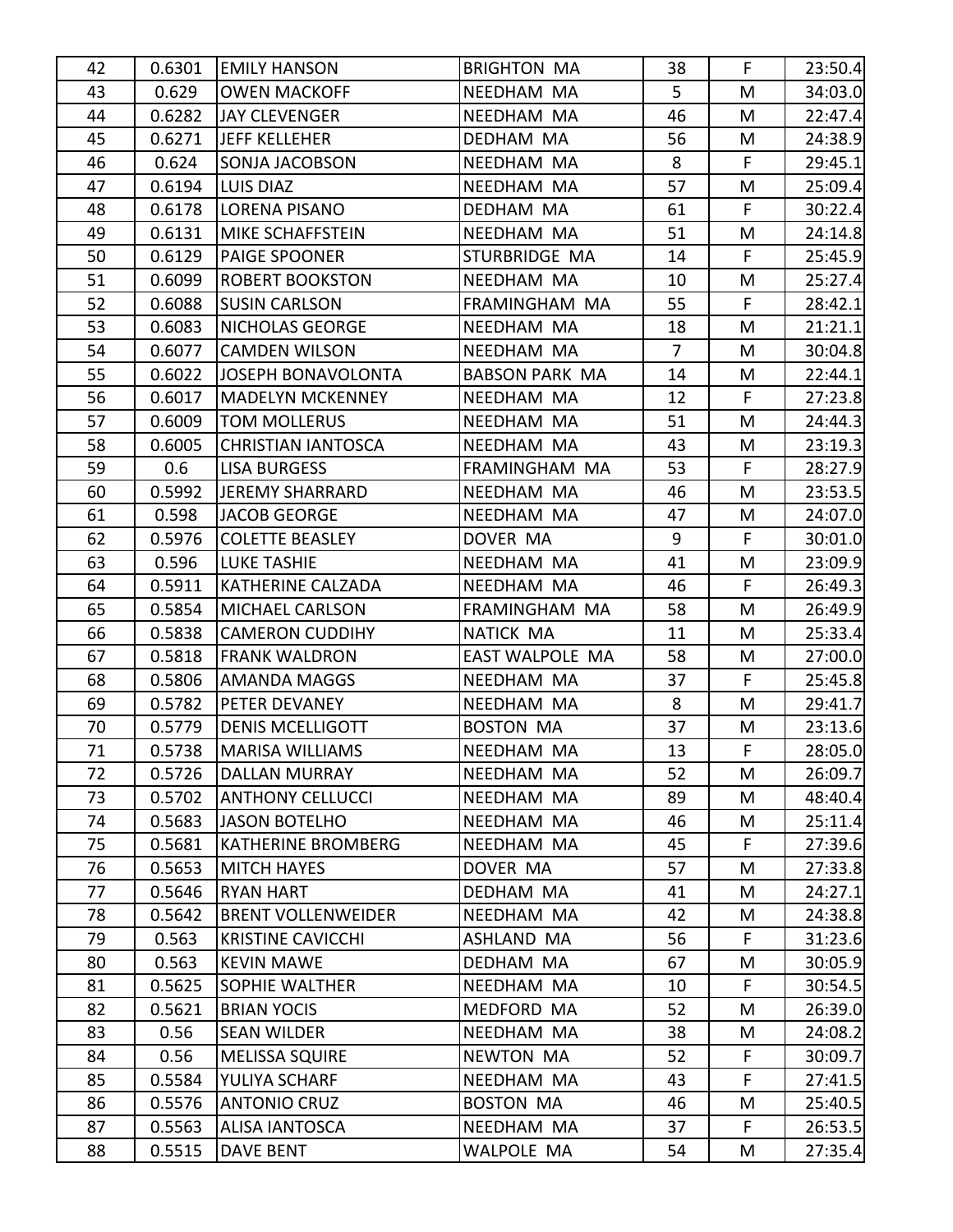| 89  | 0.5503 | <b>GABRIEL BURT</b>         | DOVER MA         | 38             | M  | 24:33.8 |
|-----|--------|-----------------------------|------------------|----------------|----|---------|
| 90  | 0.5483 | <b>KELLY HARTMANN</b>       | CHESTNUT HILL MA | 61             | F  | 34:13.5 |
| 91  | 0.5482 | <b>MAUREEN VILLADELGADO</b> | NEEDHAM MA       | 41             | F  | 27:50.0 |
| 92  | 0.5478 | NICHOLAS DOWNING            | <b>BOSTON MA</b> | 8              | M  | 31:20.5 |
| 93  | 0.5469 | <b>JIM BURNS</b>            | <b>BOSTON MA</b> | 56             | M  | 28:15.9 |
| 94  | 0.5463 | <b>JOSEPH MURPHY</b>        | NEEDHAM MA       | 5              | M  | 39:12.3 |
| 95  | 0.5456 | <b>JOANNA LAMBERT</b>       | NEEDHAM MA       | 39             | F  | 27:39.4 |
| 96  | 0.5448 | <b>BRADFORD DONOHUE</b>     | NEEDHAM MA       | 47             | M  | 26:28.3 |
| 97  | 0.5444 | <b>CHRISTINE BOOTH</b>      | <b>QUINCY MA</b> | 50             | F  | 30:21.1 |
| 98  | 0.5426 | <b>WALTER PARADISE</b>      | NEEDHAM MA       | 6              | M  | 36:14.6 |
| 99  | 0.5422 | <b>THOMAS CONNEELY</b>      | NORWOOD MA       | 59             | M  | 29:12.6 |
| 100 | 0.5416 | <b>WUNCHON BECK</b>         | NEEDHAM MA       | 49             | M  | 27:01.8 |
| 101 | 0.5399 | RACHEL METCALF              | WEYMOUTH MA      | 36             | F. | 27:36.6 |
| 102 | 0.5392 | <b>DAN KOURTZ</b>           | NEEDHAM MA       | 42             | M  | 25:47.3 |
| 103 | 0.5378 | <b>ERIC SCHELL</b>          | DEDHAM MA        | 36             | M  | 24:48.1 |
| 104 | 0.5371 | <b>KRISTEN STANTS</b>       | NEEDHAM MA       | 49             | F  | 30:26.1 |
| 105 | 0.5363 | <b>CHRIS GEORGE</b>         | <b>NEWTON MA</b> | 39             | M  | 25:22.9 |
| 106 | 0.5361 | SARAH-ELIZABETH CLOUTIER    | NEEDHAM MA       | 42             | F. | 28:38.7 |
| 107 | 0.5361 | <b>JOHN LEETH</b>           | NEEDHAM MA       | 68             | M  | 31:53.9 |
| 108 | 0.5359 | <b>AUSTIN LACKENBAUER</b>   | DEDHAM MA        | $\overline{7}$ | M  | 34:06.7 |
| 109 | 0.5343 | <b>MARK KOSTICK</b>         | JAMAICA PLAIN MA | 45             | M  | 26:35.8 |
| 110 | 0.5317 | <b>LORIANNE PANNOZZO</b>    | NEEDHAM MA       | 51             | F  | 31:25.1 |
| 111 | 0.529  | <b>DARYN BERGER</b>         | NEEDHAM MA       | 45             | M  | 26:51.7 |
| 112 | 0.526  | <b>TERRY HINES</b>          | NEEDHAM MA       | 42             | M  | 26:26.2 |
| 113 | 0.5216 | <b>JONATHAN GODIN</b>       | NEEDHAM MA       | 37             | M  | 25:44.0 |
| 114 | 0.5214 | <b>BRIDGET HAGEN</b>        | WESTWOOD MA      | 31             | F  | 28:19.7 |
| 115 | 0.5209 | <b>ALISON COHEN</b>         | CHICAGO IL       | 28             | F  | 28:20.7 |
| 116 | 0.5194 | <b>RACHEL KERNS</b>         | NEEDHAM MA       | 37             | F  | 28:48.0 |
| 117 | 0.5178 | <b>JAKE DEVRIES</b>         | NEEDHAM MA       | 15             | M  | 25:56.9 |
| 118 | 0.5176 | <b>BRIAN MCLEOD</b>         | NEEDHAM MA       | 55             | M  | 29:37.7 |
| 119 | 0.5175 | <b>BRETT HASSAN</b>         | NEEDHAM MA       | 42             | M  | 26:52.1 |
| 120 | 0.5166 | <b>MARTHA SIEGEL</b>        | WABAN MA         | 76             | F. | 44:34.6 |
| 121 | 0.5163 | <b>EVAN RAUCH</b>           | NEEDHAM MA       | 52             | M  | 29:00.9 |
| 122 | 0.5146 | <b>MARC PICCUIRRO</b>       |                  | 43             | M  | 27:13.0 |
| 123 | 0.5143 | <b>WILLIAM TAYLOR</b>       | NEEDHAM MA       | 44             | M  | 27:25.8 |
| 124 | 0.5136 | <b>JUSTIN STEMPECK</b>      | NEEDHAM MA       | 41             | M  | 26:52.9 |
| 125 | 0.5132 | <b>JESSICA DEMOSTHENE</b>   | MATTAPAN MA      | 11             | F. | 32:56.7 |
| 126 | 0.5129 | <b>NATHAN WALKER</b>        | NEEDHAM MA       | 10             | M  | 30:16.1 |
| 127 | 0.5125 | <b>SEAN OBRIEN</b>          | <b>QUINCY MA</b> | 59             | M  | 30:54.2 |
| 128 | 0.5114 | <b>TEAFILIA WALTON</b>      | WELLESLEY MA     | 11             | F. | 33:03.7 |
| 129 | 0.511  | <b>CARON JACOBSON</b>       | NEEDHAM MA       | 44             | F. | 30:29.8 |
|     |        |                             |                  |                |    |         |
| 130 | 0.511  | <b>MICHAEL BUTLER</b>       | DEDHAM MA        | 68             | M  | 33:28.1 |
| 131 | 0.5097 | <b>EVGENY REMIZOVA</b>      | LEXINGTON MA     | 35             | M  | 26:01.0 |
| 132 | 0.509  | <b>ELEANOR BEASLEY</b>      | DOVER MA         | 40             | F  | 29:48.2 |
| 133 | 0.5079 | LEIGH MACDONALD             | NEEDHAM MA       | 36             | F. | 29:21.1 |
| 134 | 0.5066 | <b>SHERRI MEEK</b>          | NEEDHAM MA       | 50             | F  | 32:36.8 |
| 135 | 0.5046 | <b>CHRIS MORAHAN</b>        | NEEDHAM MA       | 47             | M  | 28:34.8 |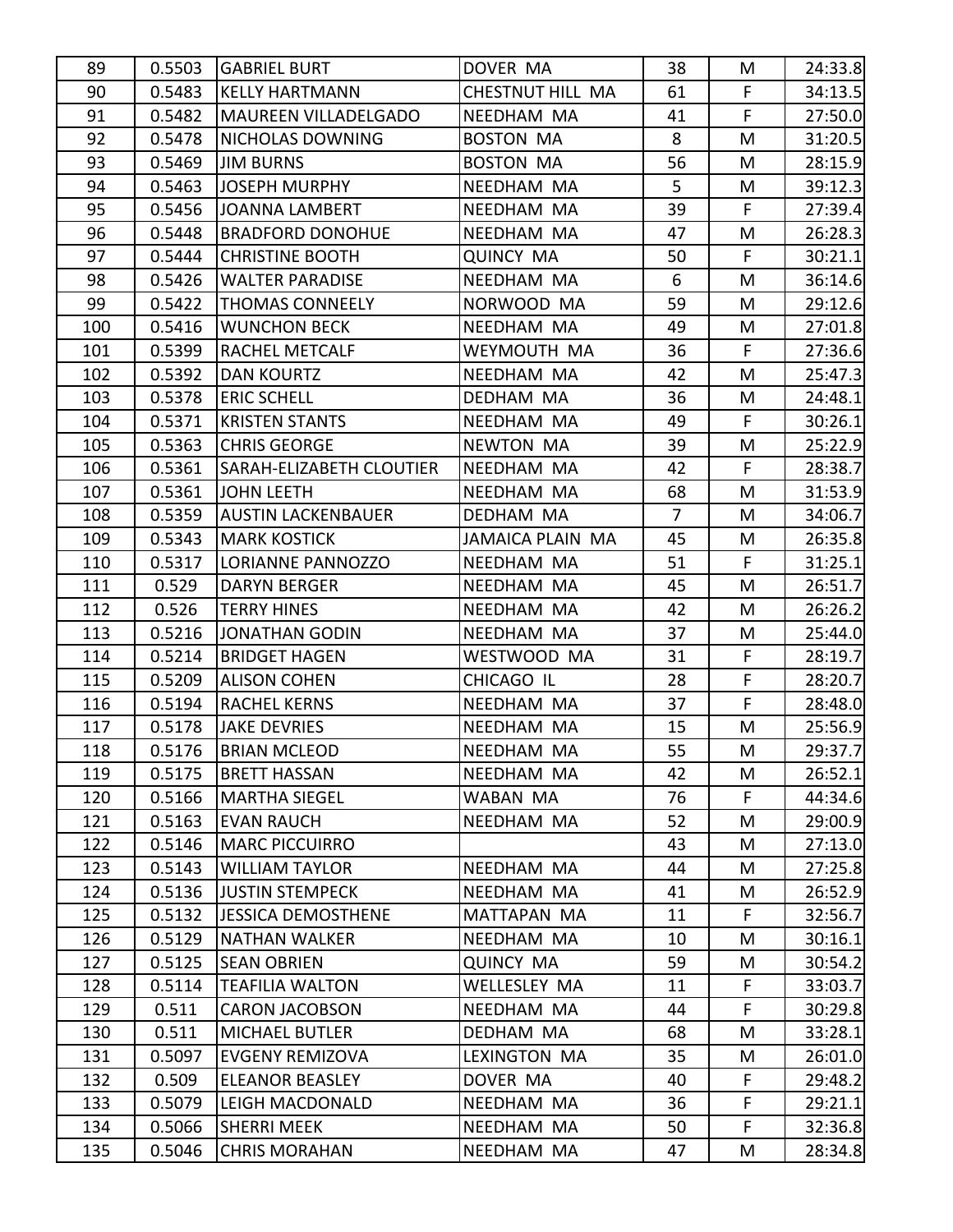| 136 | 0.5034 | <b>MAX CLONTZ</b>          | <b>SUDBURY MA</b>   | 9  | M  | 32:18.8 |
|-----|--------|----------------------------|---------------------|----|----|---------|
| 137 | 0.5034 | <b>LISA SCHLSVER</b>       | ABINGTON MA         | 54 | F  | 34:18.9 |
| 138 | 0.5018 | <b>JASON WILLIAMS</b>      | NEEDHAM MA          | 44 | M  | 28:06.7 |
| 139 | 0.4997 | <b>LANDON MORAHAN</b>      | NEEDHAM MA          | 12 | M  | 28:51.8 |
| 140 | 0.4995 | <b>ERIC SAINT-AMOUR</b>    | DEDHAM MA           | 61 | M  | 32:14.1 |
| 141 | 0.4986 | <b>LUCAS LACKENBAUER</b>   | DEDHAM MA           | 9  | M  | 32:37.3 |
| 142 | 0.497  | <b>PAUL LEWIS</b>          | RANDOLPH MA         | 72 | M  | 36:02.1 |
| 143 | 0.4963 | <b>TOM GORMAN</b>          | DEDHAM MA           | 62 | M  | 32:42.9 |
| 144 | 0.4962 | <b>HUNTER TODD</b>         | NEEDHAM MA          | 8  | M  | 34:36.2 |
| 145 | 0.4961 | <b>MATTHEW CUDDIHY</b>     | <b>NATICK MA</b>    | 39 | M  | 27:26.4 |
| 146 | 0.4961 | <b>JOE ROONEY</b>          | PLYMOUTH MA         | 60 | M  | 32:11.3 |
| 147 | 0.4938 | <b>LISA WALTHER</b>        | NEEDHAM MA          | 8  | F  | 37:35.9 |
| 148 | 0.4931 | <b>LILA GILBRETH</b>       | NEEDHAM MA          | 8  | F  | 37:39.0 |
| 149 | 0.4917 | <b>SUSAN CAWLEY</b>        | NEEDHAM MA          | 47 | F  | 32:33.2 |
| 150 | 0.4908 | <b>SIDNEY GILBRETH</b>     | NEEDHAM MA          | 13 | F  | 32:49.7 |
| 151 | 0.4906 | <b>DAVE KHARAS</b>         | NEEDHAM MA          | 47 | M  | 29:23.9 |
| 152 | 0.4887 | <b>AIMEE BRYANT</b>        | NEEDHAM MA          | 37 | F  | 30:36.8 |
| 153 | 0.4884 | <b>KEITH CARBERRY</b>      | <b>MILTON MA</b>    | 58 | M  | 32:09.9 |
| 154 | 0.4884 | <b>KATE O'FARRELL</b>      | PLYMOUTH MA         | 48 | F  | 33:06.7 |
| 155 | 0.4874 | PADRAIG MCCAFFERTY         | NEEDHAM MA          | 9  | M  | 33:22.5 |
| 156 | 0.4845 | <b>NATHAN ROY</b>          | <b>NATICK MA</b>    | 9  | M  | 33:34.2 |
| 157 | 0.4843 | <b>BENJAMIN PARADISE</b>   | NEEDHAM MA          | 43 | M  | 28:55.0 |
| 158 | 0.4843 | <b>JONATHAN DEMOSTHENE</b> | MATTAPAN MA         | 16 | M  | 27:21.0 |
| 159 | 0.4828 | <b>RAFAL BONI</b>          | NEEDHAM MA          | 47 | M  | 29:52.3 |
| 160 | 0.4828 | <b>KATIE BURNS</b>         | NEEDHAM MA          | 14 | F  | 32:42.5 |
| 161 | 0.4828 | <b>KATE HINES</b>          | NEEDHAM MA          | 41 | F  | 31:36.1 |
| 162 | 0.4809 | <b>JUSTIN IANTOSCA</b>     | NEEDHAM MA          | 41 | M  | 28:42.5 |
| 163 | 0.4803 | <b>RICHARD SAVAGE</b>      | NEEDHAM MA          | 60 | M  | 33:14.7 |
| 164 | 0.4782 | <b>ANGELA ROACH</b>        | SAN JOSE CA         | 43 | F  | 32:20.2 |
| 165 | 0.4781 | <b>JACOB HAUSMAN</b>       | NEEDHAM MA          | 36 | M  | 27:54.0 |
| 166 | 0.4771 | <b>TOM NEVILLE</b>         | MATTAPAN MA         | 58 | M  | 32:55.6 |
| 167 | 0.4747 | <b>VIVIENNE CALZADA</b>    | NEEDHAM MA          | 8  | F. | 39:06.6 |
| 168 | 0.474  | <b>BRIAN MAJORS</b>        | NEEDHAM MA          | 40 | M  | 28:55.2 |
| 169 | 0.4734 | <b>CONNOR MABUNAY</b>      | NEEDHAM MA          | 5  | M  | 45:14.5 |
| 170 | 0.4731 | <b>JAKE LABRIE</b>         | NATICK MA           | 10 | M  | 32:49.0 |
| 171 | 0.4722 | <b>MATT RAMEAKA</b>        | <b>WALPOLE MA</b>   | 48 | M  | 30:46.3 |
| 172 | 0.4715 | <b>JACOB APPELSTEIN</b>    | ASHLAND MA          | 12 | M  | 30:35.2 |
| 173 | 0.4712 | <b>THEODORE KHARAS</b>     | NEEDHAM MA          | 8  | M  | 36:26.2 |
| 174 | 0.4688 | <b>JULIE DESCHENES</b>     | <b>QUINCY MA</b>    | 63 | F. | 41:02.5 |
| 175 | 0.4686 | <b>KERSTIN YOCIS</b>       | MEDFORD MA          | 52 | F. | 36:02.3 |
| 176 | 0.4682 | <b>CHRISTINE ROY</b>       | NATICK MA           | 45 | F. | 33:33.6 |
| 177 | 0.4652 | <b>ANDREW BEASLEY</b>      | DOVER MA            | 42 | M  | 29:53.6 |
| 178 | 0.4647 | <b>ELLIOT DOWNING</b>      | <b>BOSTON MA</b>    | 5  | M  | 46:05.3 |
| 179 | 0.4641 | <b>JASON HUBER</b>         | NEEDHAM HEIGHTS MA  | 38 | M  | 29:07.4 |
| 180 | 0.4637 | <b>JEFF KELLEHER</b>       | DEDHAM MA           | 56 | M  | 33:20.2 |
| 181 | 0.4628 | <b>ARNIE POLLINGER</b>     | <b>HOLLISTON MA</b> | 63 | M  | 35:22.8 |
| 182 | 0.4582 | <b>CHRISTINA COONEY</b>    | WELLESLEY MA        | 42 | F  | 33:31.0 |
|     |        |                            |                     |    |    |         |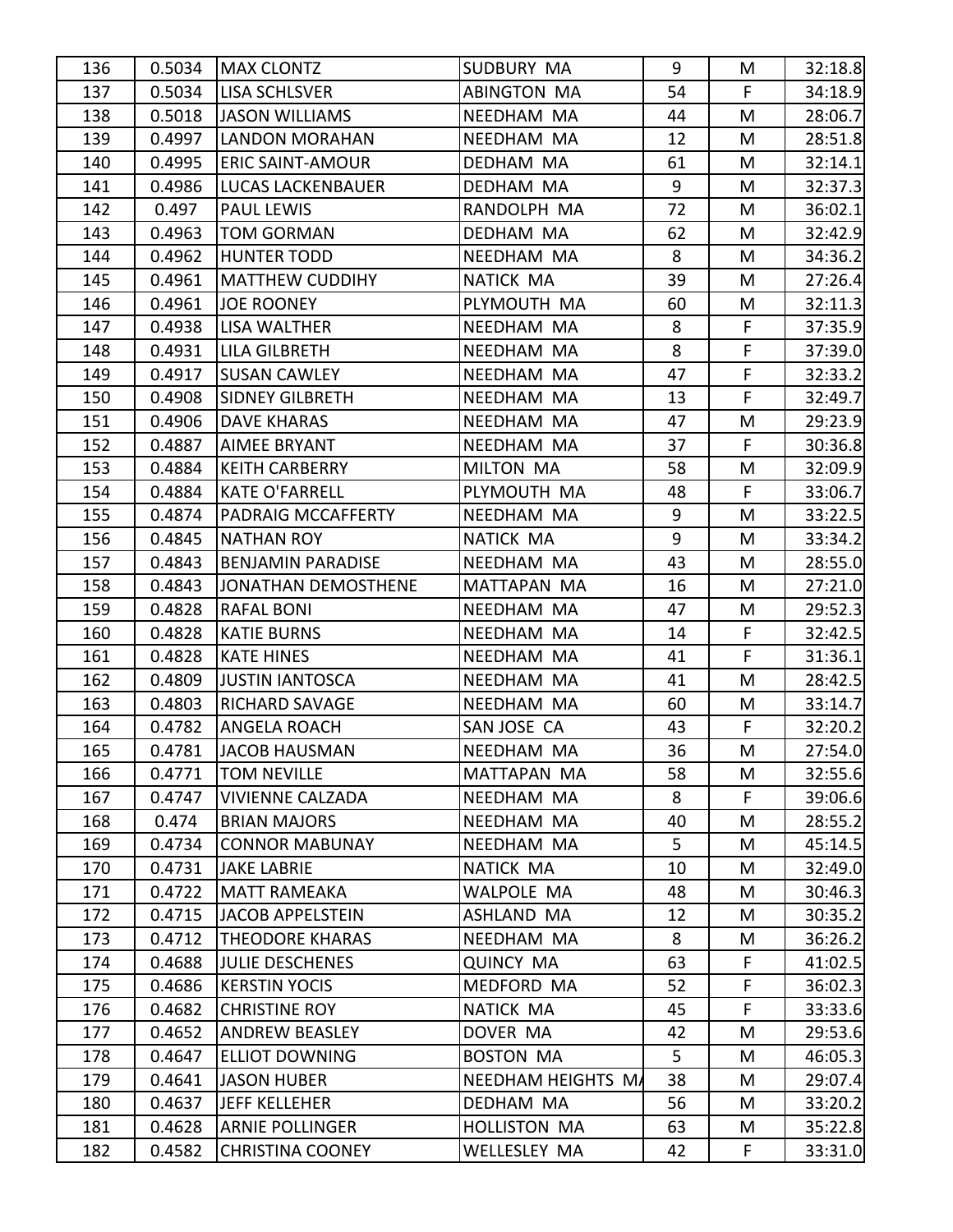| 183 | 0.4581 | <b>DAVID COHEN</b>          | CHICAGO IL             | 28             | M  | 28:20.8 |
|-----|--------|-----------------------------|------------------------|----------------|----|---------|
| 184 | 0.458  | <b>JOSIE KAO</b>            | <b>NEWTON MA</b>       | 11             | F. | 36:55.0 |
| 185 | 0.4565 | <b>JAMES MACDONALD</b>      | NEEDHAM MA             | 38             | M  | 29:36.6 |
| 186 | 0.4556 | <b>MONICA CARRILLO</b>      | NEEDHAM MA             | 46             | F. | 34:47.9 |
| 187 | 0.4543 | <b>BOB MCCOLGAN</b>         | DEDHAM MA              | 65             | M  | 36:39.5 |
| 188 | 0.4511 | PATRICK O'HAGAN             | CHESTNUT HILL MA       | 51             | M  | 32:57.1 |
| 189 | 0.4504 | PETER DOWNING               | <b>BOSTON MA</b>       | 44             | M  | 31:19.3 |
| 190 | 0.4492 | <b>JOHN BENSON</b>          | READING MA             | 37             | M  | 29:52.9 |
| 191 | 0.449  | <b>KEVIN CULLEN</b>         | DEDHAM MA              | 45             | M  | 31:39.1 |
| 192 | 0.4476 | <b>KAREN AHERN</b>          | <b>WEST ROXBURY MA</b> | 73             | F  | 49:12.8 |
| 193 | 0.4471 | <b>MORGEN PECK</b>          | DEDHAM MA              | 41             | F  | 34:07.5 |
| 194 | 0.4465 | <b>ISAAC SCHARF</b>         | NEEDHAM MA             | 9              | M  | 36:25.9 |
| 195 | 0.4459 | <b>HELENE BILIS</b>         | NATICK MA              | 43             | F. | 34:40.9 |
| 196 | 0.4452 | MICHAEL CLONTZ              | <b>SUDBURY MA</b>      | 48             | M  | 32:38.5 |
| 197 | 0.4415 | <b>NELS HANSON</b>          | <b>BRIGHTON MA</b>     | 41             | M  | 31:16.3 |
| 198 | 0.4413 | <b>CHRISTOPHER KALICH</b>   | WESTWOOD MA            | 36             | M  | 30:13.3 |
| 199 | 0.441  | ANNA KUZNETSOVA-SCHAFER     | NEEDHAM MA             | 43             | F. | 35:04.0 |
| 200 | 0.4409 | <b>CLARA TASHIE</b>         | NEEDHAM MA             | 10             | F  | 39:26.0 |
| 201 | 0.4405 | <b>ANJALI VAIDYA</b>        | NEEDHAM MA             | 9              | F. | 40:43.1 |
| 202 | 0.4393 | <b>REBECCA SANTOS</b>       | WALPOLE MA             | 45             | F. | 35:46.1 |
| 203 | 0.4382 | DAVE WALKER                 | NEEDHAM MA             | 40             | M  | 31:16.9 |
| 204 | 0.4378 | <b>JULIAN O'HAGAN</b>       | CHESTNUT HILL MA       | 12             | M  | 32:56.7 |
| 205 | 0.4377 | <b>MAXIMILIAN BONI</b>      | NEEDHAM MA             | 17             | M  | 29:53.6 |
| 206 | 0.4359 | <b>SARAH BANISTER</b>       | NEEDHAM MA             | 43             | F. | 35:28.5 |
| 207 | 0.4358 | <b>MYLES WALTON</b>         | <b>WELLESLEY MA</b>    | 47             | M  | 33:05.6 |
| 208 | 0.4358 | <b>KEVIN HAUGHEY</b>        | SAN JOSE CA            | 47             | M  | 33:05.6 |
| 209 | 0.4347 | <b>ERICA HITCHINGS</b>      | NEEDHAM MA             | 43             | F. | 35:34.2 |
| 210 | 0.4332 | <b>KATIE CROWLEY</b>        | NEEDHAM MA             | 46             | F  | 36:35.9 |
| 211 | 0.4328 | <b>MATT LABRIE</b>          | NATICK MA              | 45             | M  | 32:50.3 |
| 212 | 0.4317 | <b>TESS FARYNIARZ</b>       | NEEDHAM MA             | 9              | F  | 41:33.2 |
| 213 | 0.4312 | MIRANDA CARRILLO            | NEEDHAM MA             | 17             | F. | 34:48.0 |
| 214 | 0.4309 | ANNA CLAIRE CATALFANO       | SHERBORN MA            | 8              | F  | 43:05.1 |
| 215 | 0.4309 | <b>SUSAN ERICSON (GFRC)</b> | ASHLAND MA             | 53             | F. | 39:38.3 |
| 216 | 0.4304 | <b>AURORA GRABILL</b>       | FRAMINGHAM MA          | 38             | F  | 34:53.7 |
| 217 | 0.4292 | <b>MARISSA COOPER</b>       | NORTHBRIDGE MA         | 27             | F  | 34:24.4 |
| 218 | 0.4279 | <b>CATHERINE BRANDISH</b>   | NEEDHAM MA             | 14             | F. | 36:54.4 |
| 219 | 0.4274 | MIGUEL CARRILLO             | NEEDHAM MA             | 51             | M  | 34:47.0 |
| 220 | 0.4272 | <b>MAGGIE KURIAKOSE</b>     | SHARON MA              | 47             | F. | 37:28.1 |
| 221 | 0.4268 | <b>NATE LAWSON</b>          | <b>BROOKLINE MA</b>    | 12             | M  | 33:47.6 |
| 222 | 0.4267 | <b>GRACE MABUNAY</b>        | NEEDHAM MA             | $\overline{7}$ | F. | 45:11.6 |
| 223 | 0.4267 | <b>ERIC BIEGELEISEN</b>     | NEEDHAM MA             | 42             | M  | 32:35.1 |
| 224 | 0.426  | <b>MORGAN LACKENBAUER</b>   | DEDHAM MA              | 42             | M  | 32:38.4 |
| 225 | 0.4259 | <b>HICHAM CHAMI</b>         | NEWTON MA              | 44             | M  | 33:07.6 |
| 226 | 0.4237 | <b>DAVID DEMOSTHENE</b>     | <b>BOSTON MA</b>       | 54             | M  | 35:54.8 |
| 227 | 0.4234 | <b>HOLLY GOUGH</b>          | NEEDHAM MA             | 8              | F. | 43:50.7 |
| 228 | 0.4233 | <b>MAUREEN HENZEL</b>       | <b>MENDON MA</b>       | 56             | F. | 41:45.5 |
| 229 | 0.4228 | <b>DENNIS MCCAFFERTY</b>    | NEEDHAM MA             | 44             | M  | 33:21.8 |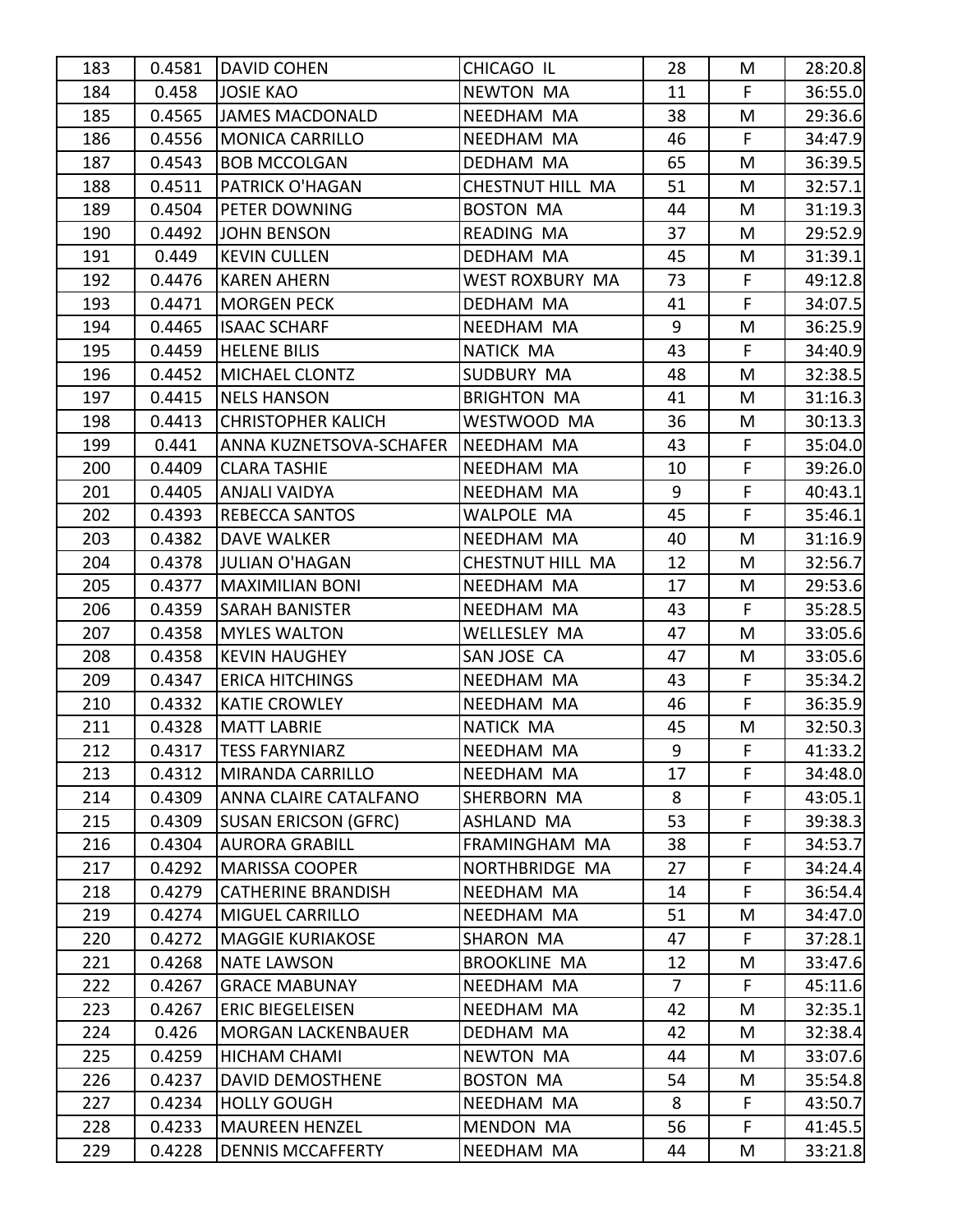| 230 | 0.4223 | <b>CORAL FREEMAN</b>                | <b>NEWTON MA</b>    | 28             | F. | 34:58.2 |
|-----|--------|-------------------------------------|---------------------|----------------|----|---------|
| 231 | 0.4222 | <b>SHIRA ROBINSON</b>               | NEEDHAM MA          | 9              | F  | 42:29.2 |
| 232 | 0.4212 | <b>KENDALL MAJORS</b>               | NEEDHAM MA          | 9              | F  | 42:35.3 |
| 233 | 0.4203 | <b>SARAH TOLLE</b>                  | NEEDHAM HEIGHTS MA  | 11             | F  | 40:13.5 |
| 234 | 0.4188 | <b>BETSY HAYES</b>                  | DOVER MA            | 56             | F  | 42:12.2 |
| 235 | 0.4176 | <b>ROBERT DEVANEY</b>               | NEEDHAM MA          | 42             | M  | 33:17.9 |
| 236 | 0.4169 | <b>ANIA SAROSIEK</b>                | CHESTNUT HILL MA    | 12             | F  | 39:32.2 |
| 237 | 0.416  | <b>DAN FITZPATRICK</b>              | PLYMOUTH MA         | 66             | M  | 40:22.9 |
| 238 | 0.4144 | YASODHARA PARUCHURU                 | NEEDHAM MA          | 46             | F  | 38:15.4 |
| 239 | 0.4126 | <b>NADAA ALI</b>                    | NEEDHAM HEIGHTS MA  | 37             | F  | 36:15.2 |
| 240 | 0.4119 | <b>JULIA VAN KEMPEN</b>             | NEEDHAM MA          | 13             | F  | 39:07.3 |
| 241 | 0.4118 | <b>AVA SLAWSBY</b>                  | NEEDHAM MA          | 13             | F  | 39:07.9 |
| 242 | 0.4115 | <b>BREE SLAWSBY</b>                 | NEEDHAM MA          | 10             | F  | 42:15.4 |
| 243 | 0.4106 | <b>NICK TODD</b>                    | NEEDHAM MA          | 45             | M  | 34:36.6 |
| 244 | 0.4104 | <b>HUNTER EUSTACE</b>               | NEEDHAM MA          | $\overline{7}$ | M  | 44:32.5 |
| 245 | 0.4098 | <b>TOM HINEY</b>                    | NEEDHAM MA          | 40             | M  | 33:27.2 |
| 246 | 0.4096 | <b>B BARRY</b>                      | <b>BROCKTON MA</b>  | 40             | M  | 33:28.1 |
| 247 | 0.4089 | <b>STELLA HERMESCH</b>              | ROSLINDALE MA       | 13             | F  | 39:24.2 |
| 248 | 0.4072 | <b>SUE RICHARD</b>                  | NORWOOD MA          | 51             | F  | 41:01.1 |
| 249 | 0.407  | <b>EMMY YANG</b>                    | NEEDHAM MA          | 12             | F  | 40:30.1 |
| 250 | 0.406  | <b>CLAUDIO SIERRA</b>               | DEDHAM MA           | 65             | M  | 41:00.9 |
| 251 | 0.4057 | JENNIFER TEIG VON HOFFMAN BOSTON MA |                     | 55             | F  | 43:03.9 |
| 252 | 0.4052 | <b>STEPHEN LIGHTFOOTE</b>           | NEEDHAM MA          | 37             | M  | 33:07.5 |
| 253 | 0.4051 | <b>PENG YI</b>                      | NEEDHAM MA          | 42             | M  | 34:19.3 |
| 254 | 0.405  | <b>VANESSA GILBRETH</b>             | NEEDHAM MA          | 41             | F  | 37:40.5 |
| 255 | 0.4046 | <b>BARRY SINGER</b>                 | NEEDHAM MA          | 78             | M  | 49:00.5 |
| 256 | 0.4038 | <b>CHRIS KAO</b>                    | <b>NEWTON MA</b>    | 11             | M  | 36:56.9 |
| 257 | 0.402  | <b>ABBY ORR</b>                     | NEEDHAM MA          | 13             | F  | 40:05.0 |
| 258 | 0.4015 | <b>CILLIAN FURLONG</b>              | NEEDHAM MA          | $\overline{7}$ | M  | 45:31.9 |
| 259 | 0.4015 | <b>WILL MAGIT</b>                   | <b>NATICK MA</b>    | 13             | M  | 34:54.8 |
| 260 | 0.4007 | <b>AUDREY TOLLE</b>                 | NEEDHAM MA          | 13             | F. | 40:13.1 |
| 261 | 0.4    | <b>MADELINE MOLLERUS</b>            | NEEDHAM MA          | 21             | F. | 36:54.8 |
| 262 | 0.4    | <b>QUINN FARYNIARZ</b>              | NEEDHAM MA          | 12             | F  | 41:12.8 |
| 263 | 0.3997 | <b>RONALD SCHAFER</b>               | NEEDHAM MA          | 45             | M  | 35:33.4 |
| 264 | 0.3985 | <b>AMY WYETH</b>                    | <b>BOSTON MA</b>    | 54             | F. | 43:20.9 |
| 265 | 0.3978 | <b>RYAN QUILTY</b>                  | <b>BOSTON MA</b>    | 32             | M  | 32:54.6 |
| 266 | 0.3973 | <b>NANCY LANGE-VAIDYA</b>           | NEEDHAM MA          | 48             | F. | 40:42.3 |
| 267 | 0.3972 | NICOLA DONOHUE                      | NEEDHAM MA          | 47             | F. | 40:18.0 |
| 268 | 0.3969 | <b>BRENDAN MACKOFF</b>              | NEEDHAM MA          | 38             | M  | 34:03.4 |
| 269 | 0.396  | <b>JACK CHERON</b>                  | WELLESLEY MA        | $\overline{7}$ | M  | 46:09.8 |
| 270 | 0.3946 | NICOLE SMITH                        | <b>BROOKLINE MA</b> | 47             | F. | 40:33.9 |
| 271 | 0.3936 | <b>DANIEL KALEBA</b>                | NEEDHAM MA          | 13             | M  | 35:36.9 |
| 272 | 0.3903 | <b>KRISTIN COX</b>                  | NEEDHAM MA          | 40             | F. | 38:52.3 |
| 273 | 0.3895 | <b>JOSEPHINE CALZADA</b>            | NEEDHAM MA          | 14             | F  | 40:32.7 |
| 274 | 0.3895 | PATRICIA ESPOSITO                   | REVERE MA           | 65             | F. | 50:41.1 |
| 275 | 0.3894 | <b>TOBIAS WALTHER</b>               | NEEDHAM MA          | 49             | M  | 37:35.8 |
| 276 | 0.3888 | <b>EMILY ARCHIBALD</b>              | NEEDHAM MA          | 42             | F  | 39:29.9 |
|     |        |                                     |                     |                |    |         |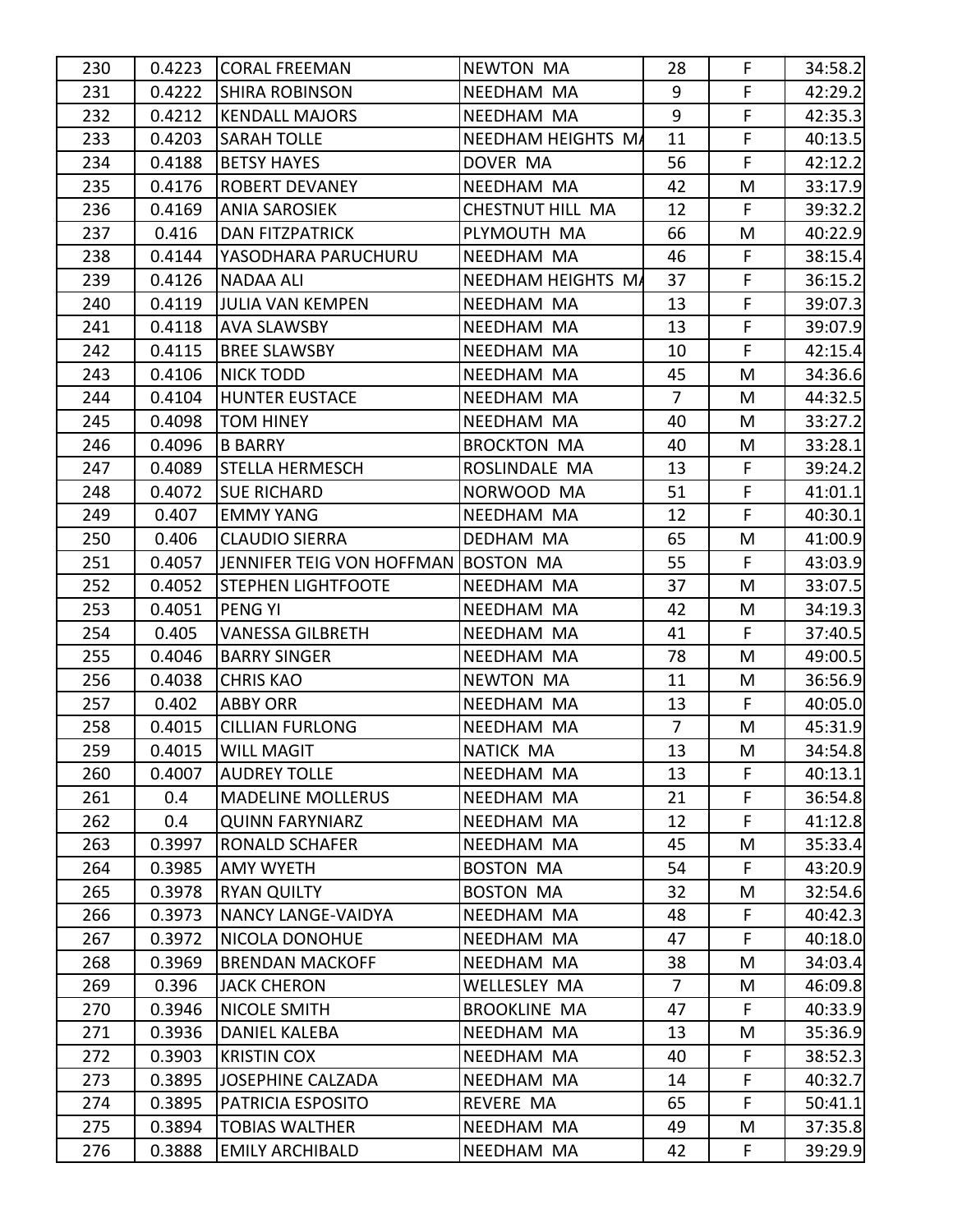| 277 | 0.3887 | SAMANTHA MONAGHAN            | NEEDHAM MA            | 14 | F. | 40:37.6 |
|-----|--------|------------------------------|-----------------------|----|----|---------|
| 278 | 0.3886 | <b>SIONA GUPTA</b>           | NEEDHAM MA            | 9  | F  | 46:09.8 |
| 279 | 0.3874 | <b>KATHERINE MCKENNEY</b>    | NEEDHAM MA            | 43 | F  | 39:55.0 |
| 280 | 0.3873 | <b>HYUN SONG</b>             | WELLESLEY MA          | 46 | F  | 40:56.2 |
| 281 | 0.3861 | <b>EMILY SONG</b>            | WELLESLEY MA          | 11 | F  | 43:47.6 |
| 282 | 0.3858 | <b>SHAYNA SAROSIEK</b>       | CHESTNUT HILL MA      | 41 | F  | 39:32.9 |
| 283 | 0.3851 | <b>DIANA FARYNIARZ</b>       | NEEDHAM MA            | 47 | F  | 41:33.8 |
| 284 | 0.3835 | <b>RORY HOBAN</b>            | NEEDHAM MA            | 36 | M  | 34:47.0 |
| 285 | 0.3832 | <b>ELLIS PRIVERT</b>         | DEDHAM MA             | 10 | M  | 40:31.1 |
| 286 | 0.3824 | <b>ANNA LAWSON</b>           | CHESTNUT HILL MA      | 15 | F. | 40:33.7 |
| 287 | 0.3816 | <b>SHELLEY CHEUNG</b>        | NEEDHAM MA            | 37 | F. | 39:11.9 |
| 288 | 0.3813 | THEODORE CALZADA             | NEEDHAM MA            | 11 | M  | 39:07.5 |
| 289 | 0.3812 | LOU FALCONE                  | ROSLINDALE MA         | 54 | M  | 39:55.0 |
| 290 | 0.3802 | <b>HOANG NGUYEN</b>          | NORTH RIDGE MA        | 32 | M  | 34:25.9 |
| 291 | 0.3791 | <b>KAITLIN MURPHY</b>        | NEEDHAM MA            | 35 | F. | 39:12.1 |
| 292 | 0.3789 | <b>JENNIFER TOSTI-KHARAS</b> | NEEDHAM MA            | 44 | F. | 41:07.4 |
| 293 | 0.3789 | <b>JONATHAN SCHARF</b>       | NEEDHAM MA            | 41 | M  | 36:26.3 |
| 294 | 0.3788 | <b>KATE PRIVERT</b>          | DEDHAM MA             | 42 | F. | 40:32.3 |
| 295 | 0.3775 | <b>DANEN CUNOOSAMY</b>       | NEEDHAM MA            | 55 | M  | 40:37.4 |
| 296 | 0.3773 | <b>GRUMPY GATELY</b>         | <b>BRIDGEWATER MA</b> | 74 | M  | 48:52.3 |
| 297 | 0.3753 | <b>NISHA KURIAN</b>          | NEEDHAM MA            | 41 | F. | 40:39.5 |
| 298 | 0.3748 | <b>BROOKE FRIDMAR</b>        | NEEDHAM MA            | 5  | F  | 56:12.4 |
| 299 | 0.3747 | <b>TORRANCE MAJORS</b>       | NEEDHAM MA            | 11 | F. | 45:07.1 |
| 300 | 0.374  | <b>ENRICA LIESE</b>          | NEEDHAM MA            | 20 | F  | 39:29.1 |
| 301 | 0.3716 | NICHOLAS SONG                | WELLESLEY MA          | 11 | M  | 40:08.8 |
| 302 | 0.3714 | <b>DANIEL WEISS</b>          | <b>NEWTON MA</b>      | 18 | M  | 34:58.3 |
| 303 | 0.3711 | <b>EILA MURRAY</b>           | NEEDHAM MA            | 11 | F  | 45:33.4 |
| 304 | 0.3708 | ERIN GOODWIN                 | NEEDHAM MA            | 38 | F  | 40:30.6 |
| 305 | 0.3708 | <b>CATHERINE RYU</b>         | <b>WELLESLEY MA</b>   | 8  | F. | 50:04.1 |
| 306 | 0.3674 | <b>MARIAM FITZPATRICK</b>    | WRENTHAM MA           | 10 | F  | 47:19.7 |
| 307 | 0.3668 | <b>BELEN SCHREIER</b>        | NEEDHAM MA            | 11 | F. | 46:05.7 |
| 308 | 0.3662 | <b>EMILY ROBINSON</b>        | NEEDHAM MA            | 44 | F  | 42:33.1 |
| 309 | 0.3661 | <b>SASHA MORALES</b>         | NEEDHAM MA            | 11 | F  | 46:10.9 |
| 310 | 0.3652 | <b>LILLIAN PERREAULT</b>     | NEEDHAM MA            | 12 | F  | 45:08.0 |
| 311 | 0.363  | <b>RYAN MICHALMAN</b>        | <b>NEWTON MA</b>      | 9  | M  | 44:48.4 |
| 312 | 0.363  | <b>RAHEEM HOSEIN</b>         | <b>QUINCY MA</b>      | 26 | M  | 35:45.8 |
| 313 | 0.3628 | <b>KAAREN MANSEN</b>         | <b>WALPOLE MA</b>     | 56 | F  | 48:43.4 |
| 314 | 0.3622 | <b>LAUREN MAJORS</b>         | NEEDHAM MA            | 42 | F  | 42:23.5 |
| 315 | 0.3601 | <b>ALEXIS FRIDMAR</b>        | NEEDHAM MA            | 6  | F  | 55:50.6 |
| 316 | 0.3582 | <b>JENNIFER BERGMAN</b>      | NEEDHAM MA            | 44 | F. | 43:29.9 |
| 317 | 0.3566 | <b>MADHURI REDDY</b>         | NEEDHAM MA            | 49 | F  | 45:50.4 |
| 318 | 0.3563 | <b>ELENA SIERRA</b>          | DEDHAM MA             | 63 | F. | 54:00.0 |
| 319 | 0.3516 | <b>BENJAMIN RYU</b>          | WELLESLEY MA          | 10 | M  | 44:09.9 |
| 320 | 0.3506 | <b>EMMA PERREAULT</b>        | NEEDHAM MA            | 10 | F. | 49:35.3 |
| 321 | 0.3502 | NIKI CATALFANO               | SHERBORN MA           | 39 | F. | 43:05.6 |
| 322 | 0.3497 | <b>KARA GRAY</b>             | NEEDHAM MA            | 39 | F. | 43:09.1 |
| 323 | 0.3477 | <b>MARK RAYBURN</b>          | HULL MA               | 52 | M  | 43:04.8 |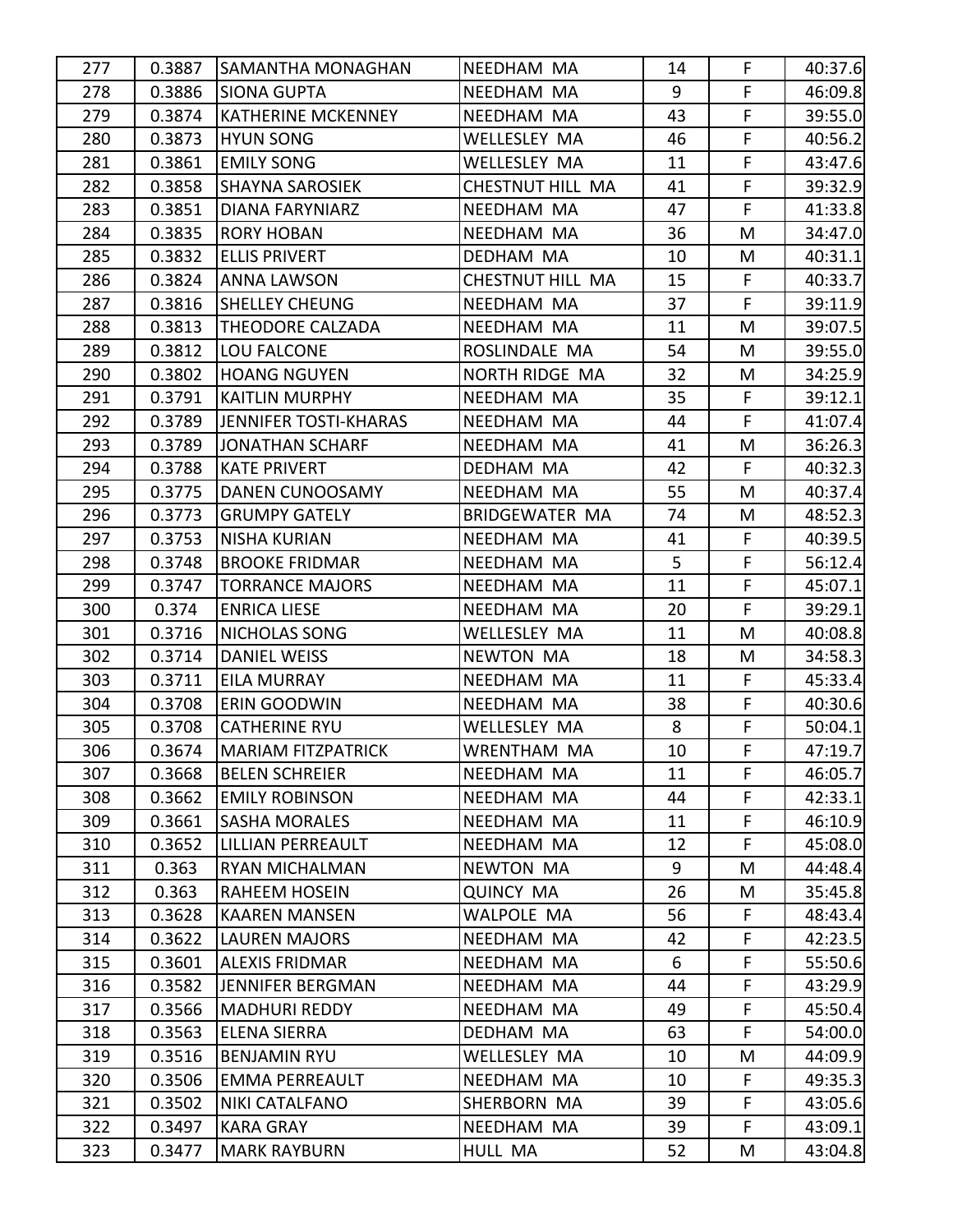| 324 | 0.3477 | <b>JUDE KALEBA</b>                | NEEDHAM MA                | 13 | M  | 40:18.7   |
|-----|--------|-----------------------------------|---------------------------|----|----|-----------|
| 325 | 0.3468 | <b>TOM TIERNEY</b>                | <b>HYDE PARK MA</b>       | 54 | M  | 43:52.8   |
| 326 | 0.3455 | <b>KIERAN DRAPER</b>              | NEEDHAM MA                | 54 | M  | 44:02.5   |
| 327 | 0.3453 | <b>CATHERINE DAVIS</b>            | NEEDHAM MA                | 13 | F  | 46:39.9   |
| 328 | 0.3415 | LUCIANA KHARAS                    | NEEDHAM MA                | 11 | F  | 49:30.3   |
| 329 | 0.3413 | <b>JOSEPHINE HERMESCH</b>         | ROSLINDALE MA             | 10 | F  | 50:56.1   |
| 330 | 0.3392 | <b>CAROL BENDER</b>               | ROSLINDALE MA             | 50 | F  | 48:42.6   |
| 331 | 0.3348 | <b>EMILY EUSTACE</b>              | NEEDHAM MA                | 36 | F  | 44:31.8   |
| 332 | 0.3347 | <b>STEVE O'NEIL</b>               | PLYMOUTH MA               | 76 | M  | 57:00.0   |
| 333 | 0.3346 | <b>JOHN BANNER</b>                | EAST FALMOUTH MA          | 67 | M  | 50:38.5   |
| 334 | 0.3333 | <b>ANNA AGUILERA</b>              | NEEDHAM MA                | 42 | F  | 46:04.4   |
| 335 | 0.3314 | <b>LINA FURLONG</b>               | NEEDHAM MA                | 39 | F  | 45:31.9   |
| 336 | 0.3294 | <b>MEGHAN JONES</b>               | NEEDHAM MA                | 39 | F. | 45:48.8   |
| 337 | 0.3275 | <b>JORGE CALZADA</b>              | NEEDHAM MA                | 46 | M  | 43:42.9   |
| 338 | 0.3263 | <b>EDW S GINSBERG</b>             | LEXINGTON MA              | 83 | M  | 1:08:42.3 |
| 339 | 0.3253 | <b>MIKE SONG</b>                  | WELLESLEY MA              | 47 | M  | 44:20.0   |
| 340 | 0.3244 | <b>MADDIE BURGESS</b>             | FRAMINGHAM MA             | 14 | F. | 48:40.7   |
| 341 | 0.3241 | <b>ELIZABETH CHERON</b>           | <b>WELLESLEY HILLS MA</b> | 37 | F. | 46:09.6   |
| 342 | 0.3237 | <b>SCOTT MICHALMAN</b>            | <b>NEWTON MA</b>          | 48 | M  | 44:53.0   |
| 343 | 0.3237 | <b>WILLIAM SUNDBERG</b>           | NEEDHAM MA                | 11 | M  | 46:05.4   |
| 344 | 0.3236 | <b>MELINDA COMARY</b>             | <b>NEWTON MA</b>          | 47 | F. | 49:27.5   |
| 345 | 0.3224 | <b>SARAH DEERY</b>                | <b>BOSTON MA</b>          | 45 | F  | 48:44.5   |
| 346 | 0.3194 | <b>EVELYN DUHAMEL</b>             | NEEDHAM MA                | 9  | F  | 56:09.3   |
| 347 | 0.319  | <b>ELISSA STRAUSS</b>             | NATICK MA                 | 35 | F  | 46:35.8   |
| 348 | 0.3189 | <b>CHRIS EUSTACE</b>              | NEEDHAM MA                | 45 | M  | 44:33.4   |
| 349 | 0.3176 | <b>KELLY CAPPITELLA</b>           | DEDHAM MA                 | 23 | F  | 46:29.6   |
| 350 | 0.3172 | <b>THEO EMMETT</b>                | DEDHAM MA                 | 50 | M  | 46:30.4   |
| 351 | 0.3156 | <b>CATHERINE GILES</b>            | <b>BOSTON MA</b>          | 43 | F  | 48:59.6   |
| 352 | 0.3137 | <b>AUDREY SONG</b>                | WELLESLEY MA              | 14 | F  | 50:20.4   |
| 353 | 0.3135 | <b>BEN MICHALMAN</b>              | <b>NEWTON MA</b>          | 13 | M  | 44:43.0   |
| 354 | 0.3135 | <b>TIM JONES</b>                  | NEEDHAM MA                | 44 | M  | 44:59.6   |
| 355 | 0.3102 | <b>PAUL ALLEN</b>                 | DEDHAM MA                 | 71 | M  | 57:00.0   |
| 356 | 0.3085 | KIMBERLY HERMESCH                 | ROSLINDALE MA             | 45 | F  | 50:56.2   |
| 357 | 0.3047 | <b>SOO YEUN LIM</b>               | <b>WELLESLEY MA</b>       | 42 | F  | 50:23.7   |
| 358 | 0.3038 | <b>THOMAS SUNDBERG</b>            | NEEDHAM MA                | 43 | M  | 46:06.1   |
| 359 | 0.3012 | <b>PRIYANK GUPTA</b>              | NEEDHAM MA                | 42 | M  | 46:09.6   |
| 360 | 0.301  | <b>ISAAC MAHONEY</b>              | <b>NEWTON MA</b>          | 12 | M  | 47:55.3   |
| 361 | 0.2999 | FELIKS GJONI                      | WRENTHAM MA               | 45 | M  | 47:23.1   |
| 362 | 0.2988 | <b>NICHOLAS MABUNAY</b>           | NEEDHAM MA                | 38 | M  | 45:14.4   |
| 363 | 0.2966 | <b>MATT MAHONEY</b>               | <b>NEWTON MA</b>          | 45 | M  | 47:54.6   |
| 364 | 0.2962 | <b>EMMA BRAU</b>                  | NEEDHAM MA                | 12 | F  | 55:39.4   |
| 365 | 0.296  | <b>BROOKE DONOHUE</b>             | NEEDHAM MA                | 12 | F  | 55:41.0   |
| 366 | 0.2953 | CONSTANTINE VON HOFFMAN BOSTON MA |                           | 59 | M  | 53:37.5   |
| 367 | 0.2857 | <b>JAMIE CULLEN</b>               | DEDHAM MA                 | 45 | F. | 55:00.0   |
| 368 | 0.2819 | <b>RAFAEL MORALES</b>             | NEEDHAM MA                | 13 | M  | 49:43.4   |
| 369 | 0.2695 | AIDEEN O'SULLIVAN TOLLE           | NEEDHAM MA                | 48 | F. | 1:00:00.6 |
| 370 | 0.2672 | <b>CAROLINE FRIDMAR</b>           | NEEDHAM MA                | 36 | F. | 55:46.7   |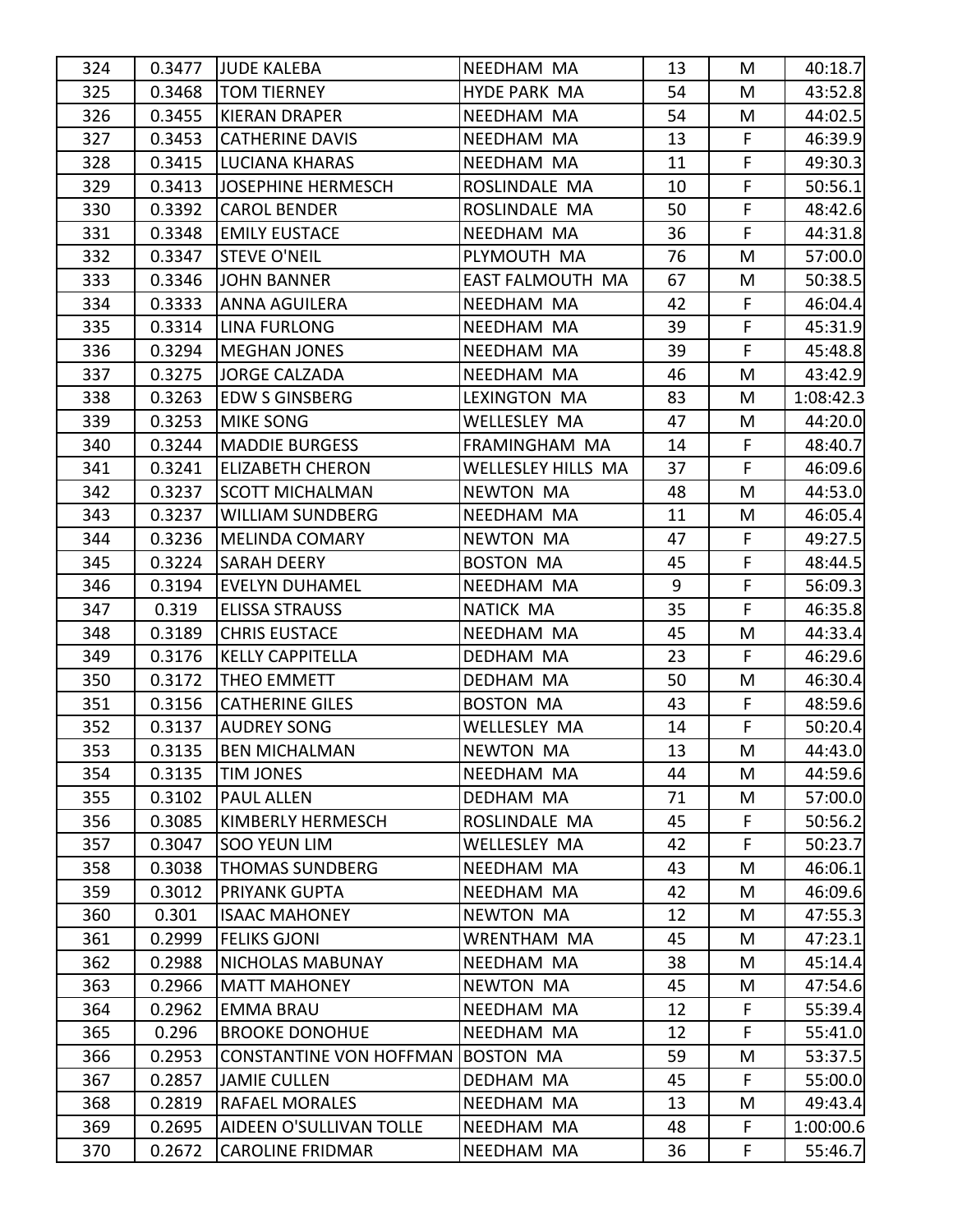| 371 | 0.2661 | <b>YOLANDA O'NEILL</b> | TAUNTON MA          | 28 |   | 55:28.9   |
|-----|--------|------------------------|---------------------|----|---|-----------|
| 372 | 0.2588 | <b>ARIC DUHAMEL</b>    | <b>NEEDHAM MA</b>   | 48 | M | 56:09.0   |
| 373 | 0.246  | LAYYAL FITZPATRICK     | <b>WRENTHAM MA</b>  | 11 |   | 1:08:43.4 |
| 374 | 0.2356 | DAVID O'SULLIVAN       | NFFDHAM MA          | 43 | M | 59:27.0   |
| 375 | 0.2331 | LIONELLE DEMOSTHENE    | lmattapan ma        | 47 |   | 1:08:40.2 |
| 376 | 0.222  | IDOHA ABOUBAKR         | WRFNTHAM MA         | 41 |   | 1:08:43.6 |
| 377 | 0.1871 | <b>HASAN SAMROUT</b>   | <b>MANSFIELD MA</b> | 33 | M | 1:10:13.5 |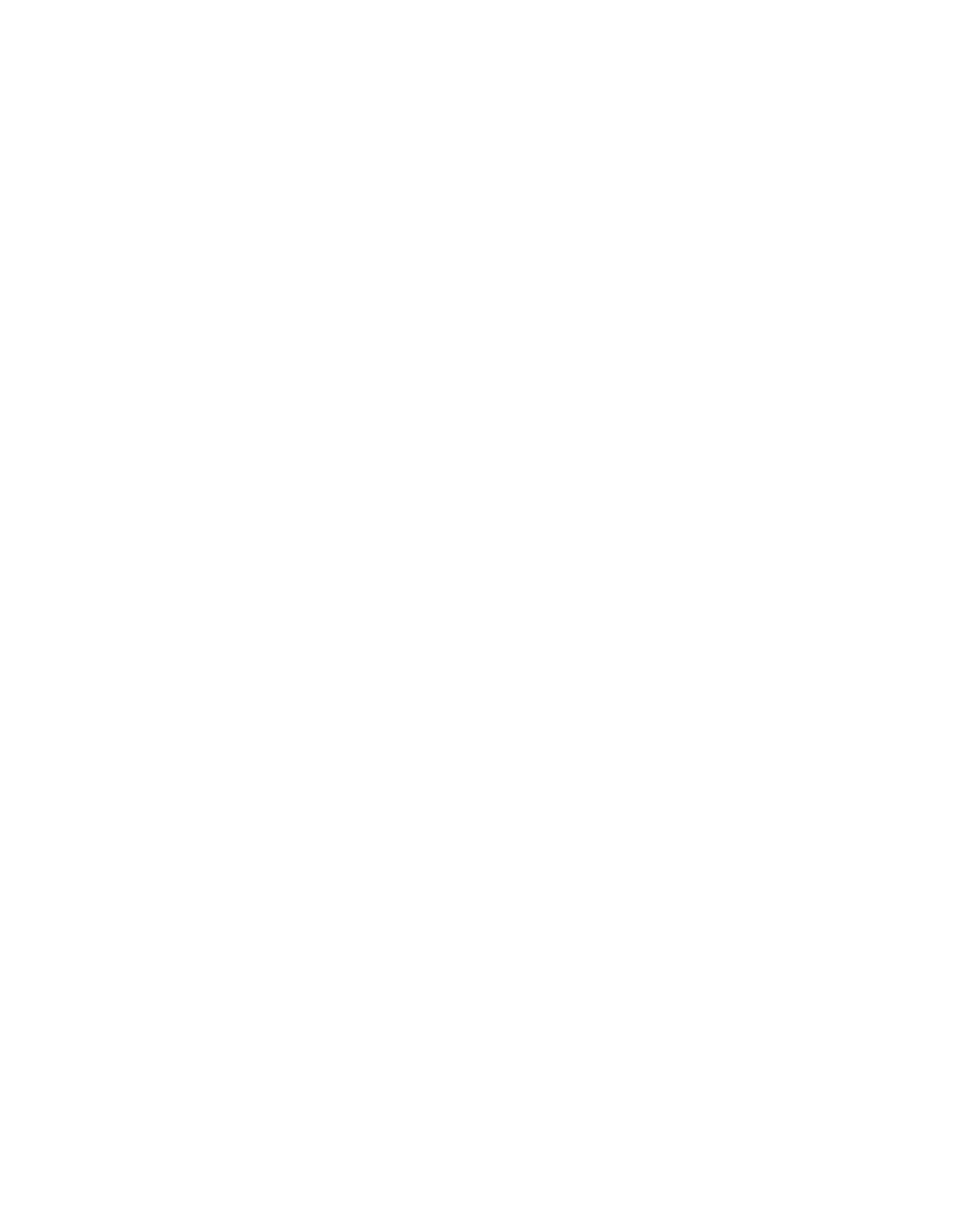$\mathcal{A}=\{x_1,\ldots,x_n\}$  ,  $\mathcal{A}=\{x_1,\ldots,x_n\}$ 

 $\hat{\mathbf{a}}$  and  $\hat{\mathbf{a}}$  and  $\hat{\mathbf{a}}$